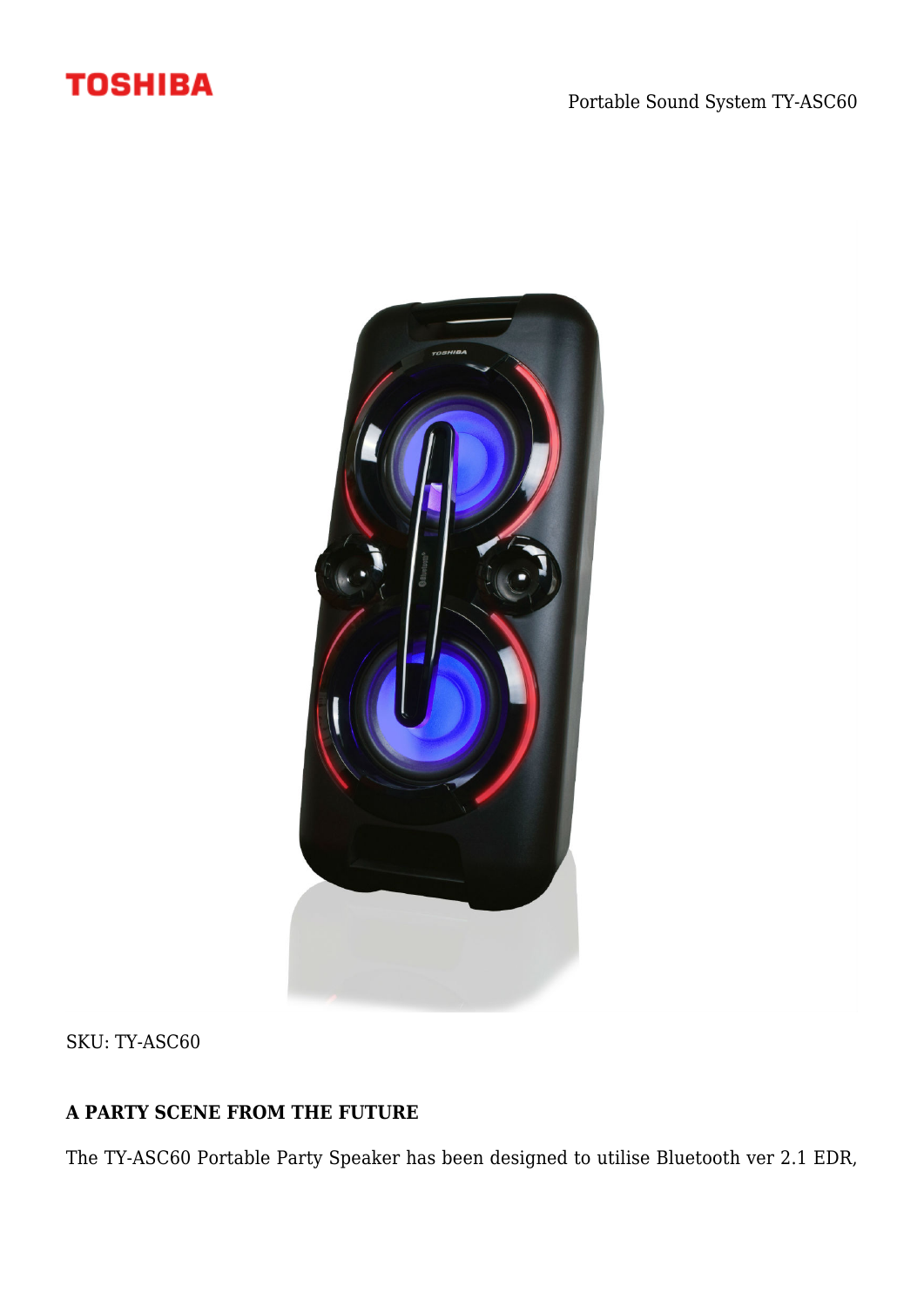

which gives the user device sync for up to 10 meters (or 33 feet). Along with that, the speaker comes with 2 USB ports for easy device connectivity. The easy-to-use, and easy-toconnect, speaker system thus promises exciting party and sound experience, all without the hurdles of complex wiring and technical know-how of clunky sound systems.

With an operating time of almost 5 hours, as well a 60W power output, the speakers guarantee a seamless musical experience. An in-built equaliser allows for easy tinkering and customisation of the tracks being played. The sound profile also includes Extra Bass, which transforms your music reality to a whole new level.

## **CHANGING THE FACE OF SOUND SYSTEMS**

The speaker is perfect for a variety of events, since it creates options outside of preprepared playlists and pure reliability on an external musical device. It has 2 ports for external microphone attachments, and an FM receiver with a digital frequency tuner – thus, providing more options for an all-round event planning. Whether you wish to use an external USB drive, dance along to the music playing live on air, or add some live vocals to the mix – the Toshiba Portable Party Speaker with Extra Bass has you sorted.

At almost 60cm tall, the TY-ASC60 is a tiny powerhouse of energy and bass boosted sound. Easy to transport to any event of your choice, the Toshiba Portable Party Speaker is the perfect companion to bring along. This party guest is welcome anywhere, giving the listeners an immersive sound experience like never before. Combined with the party lights, it's not so much a clunky technical necessity but a suave new addition to the event management world. This one deserves a party invite of its own.



**SPECIFICATIONS**

**Overview**